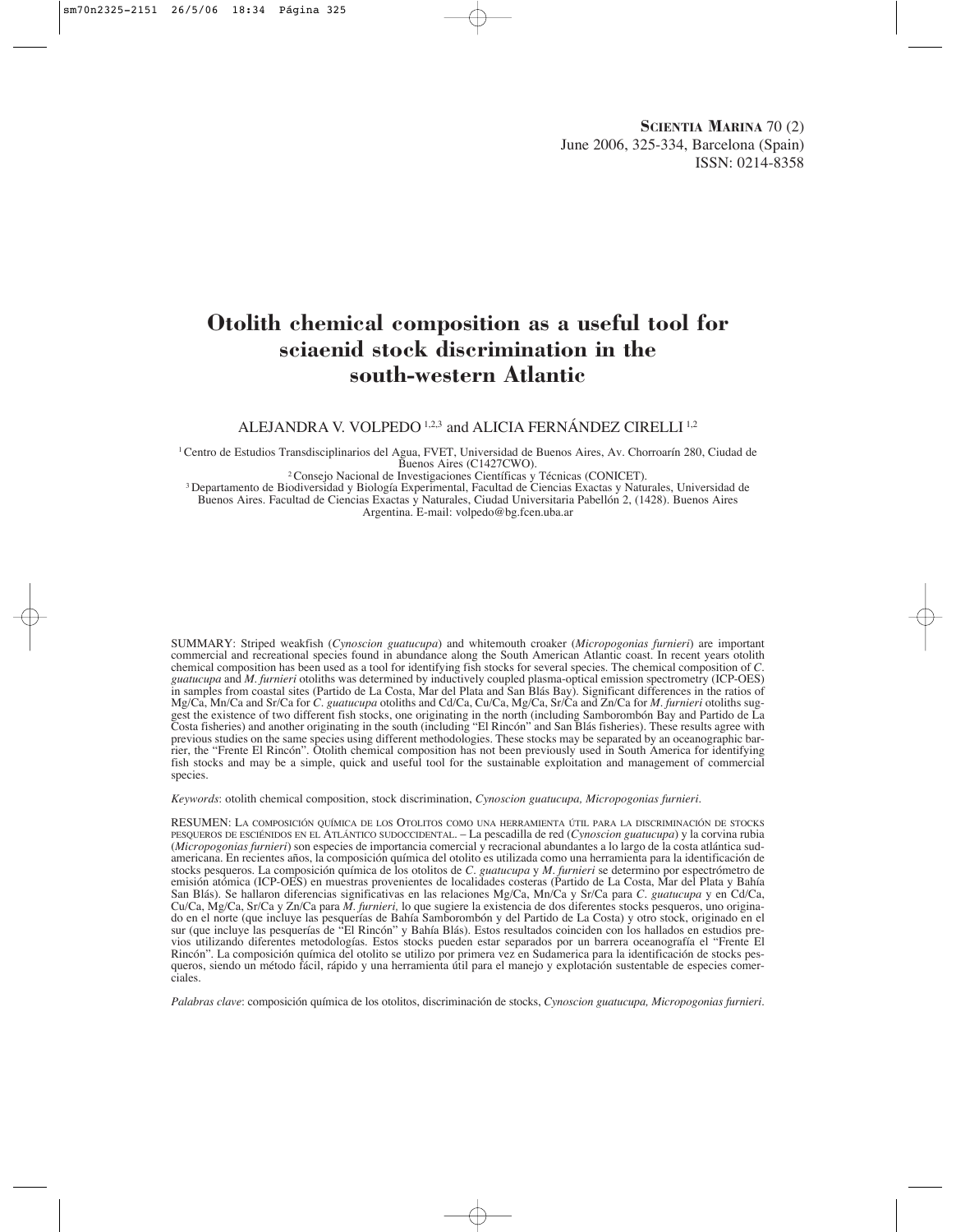## INTRODUCTION

Striped weakfish (*Cynoscion guatucupa*, Cuvier, 1830) is distributed from Río de Janeiro, Brazil (22°35´S) to Argentina (43°00´S) and whitemouth croaker (*Micropogonias furnieri*, Desmarest, 1823) is distributed from Veracruz, México (20°20´N) to southern Buenos Aires province (41°00´S) (Cousseau and Perrota, 2000).

Striped weakfish and whitemouth croaker are adapted to variable environmental conditions and mainly inhabit estuaries (Jaureguizar *et al*., 2004; Menni, 2004).

Striped weakfish is predominantly piscivorous (López Cazorla, 1996) and whitemouth croaker is generalist, with benthic invertebrates being the predominant food items (Sánchez *et al.,* 1991).

Both species reproduce in Río de la Plata estuary (34°S, 55°W to 36°30´S, 58°30´ W), which includes Samborombón Bay (35°27´S, 56°45´W to 36°22´S; 56°35´W) and the "El Rincón" area (39°S, 62°W to 39°30´S, 60°W) (Cassia and Booman, 1985; Díaz de Astarloa and Bolasina, 1992; Lasta and Acha, 1996; Lasta *et al*., 1998; Acha *et al*., 1999; Machi *et al*., 2003) (Fig. 1).

Juvenile striped weakfish (total length (TL) of 100-320 mm) live in shallow coastal waters, whereas adults are associated with mean water column depths (10-25 m) at coastal areas (López Cazorla, 2000). Male and female striped weakfish reach sexual maturity at 320 mm TL (Cousseau and Perrota, 2000).

Juvenile whitemouth croaker (TL: 120 -300 mm) occupy shallow waters (<5 m) while adults are associated with soft substrates (Cousseau and Perrotta, 2000; Jaureguizar *et al*., 2003; Volpedo and Echeverría, 2003). Sexual maturity is reached at 340 mm TL for males and 360 mm TL for females, corresponding to 4 and 5 years of age respectively (Cousseau and Perrota, 2000).

Striped weakfish and whitemouth croaker are two major components of the fisheries of the Argentinean, Brazilian and Uruguayan coastal region (Haimovici *et al*., 1989; Norbis, 1995; Lasta and Acha, 1996). In Argentina, striped weakfish annual catches are approximately 16000 tons, and whitemouth croaker annual catches are in the order of 18000 to 20000 tons (Suquele and Colautti, 2003; SAGPyA, 2004). These commercial coastal species are the most important ones in Argentine fisheries (24% of the total landed catch of coastal commercial



FIG. 1. – Sampling stations near the Buenos Aires coast (Argentina), Partido de La Costa, Mar del Plata and San Blás Bay.

species) and are an important socioeconomic resource for local communities (SAGPyA, 2004).

High concentrations of fish from July to September and the high vulnerability of these species to low net selectivity, pose several difficulties for fisheries management (Ruarte and Aubone, 2004). Furthermore, these species are common fishing resources between Argentina (Río de la Plata estuary) and Uruguay (Lasta *et al*., 2000) and hence, fish stock species identification is needed for fisheries management.

The numerous definitions of "stock" as applied to fisheries mostly involve defining population(s) of fish that maintain their genetic integrity over time (Booke, 1981). Fish stocks may be identified and discriminated by different methods (e.g. population parameters, capture-mark-recapture studies, physiological and behavioural characters, morphometric and meristic characters, cytogenetic characters and biochemical characters). As all these methods have limitations in their application, alternative approaches are continuously evaluated (Milton and Chenery, 2001). The success of capture-mark-recapture techniques for stock identification purposes is dependent on representative tagging and recapture efforts. These studies are generally expensive and time consuming (Begg and Waldman, 1999). Both physiological and behavioural characteristics (e.g. fecundity at age, spawning time, sexual maturity, growth rate) have frequently been used to discriminate stocks (Begg and Waldman, 1999), but applying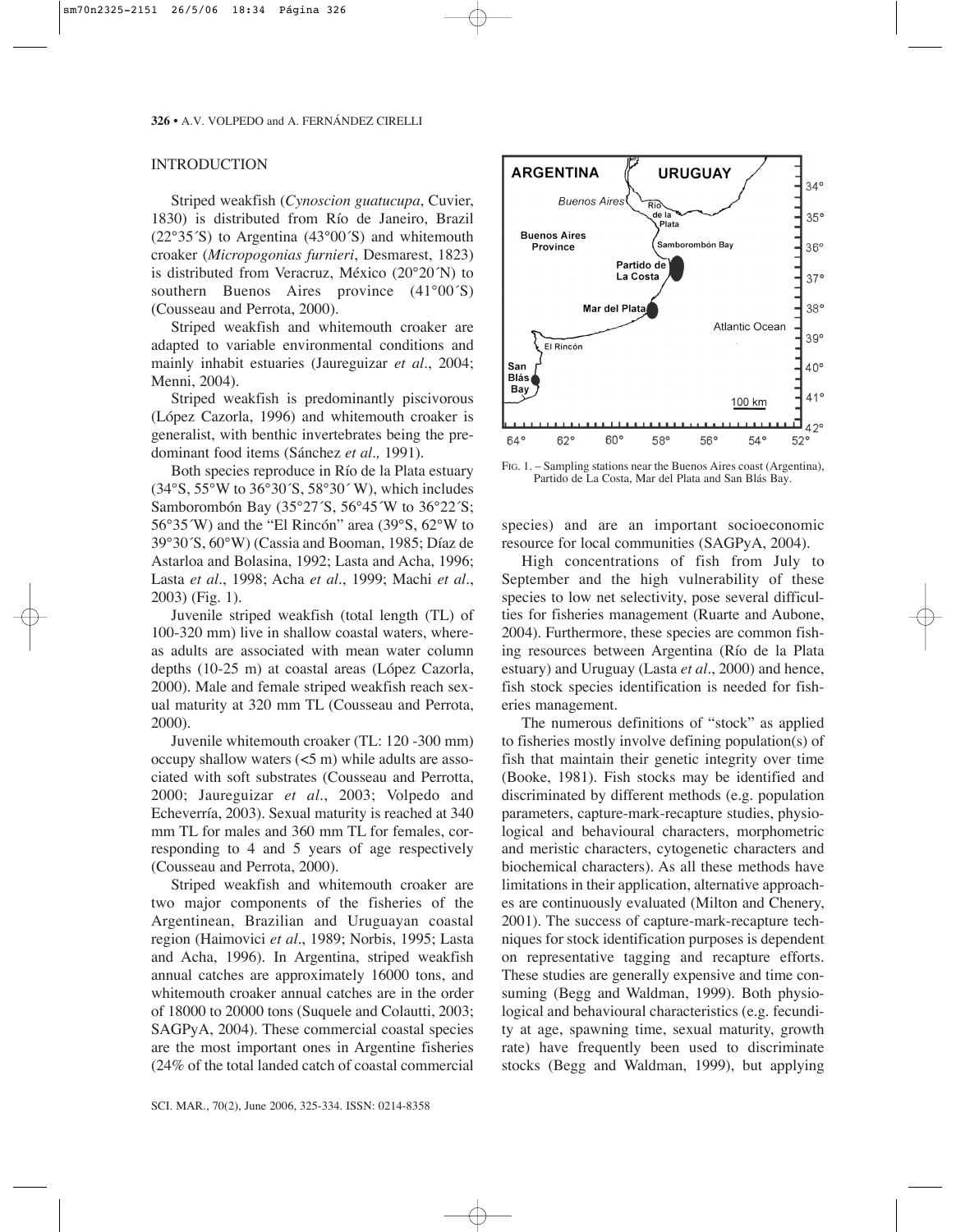them requires a knowledge of the fish life history. Phenotypic characteristics do not provide direct evidence of genetic isolation between stocks; however, these can indicate the prolonged separation of postlarval fish in different environmental regimes (Begg *et al*., 1999). Genetic variation between stocks can provide a direct basis for stock structure, but can prove inadequate in situations where even low levels of larval or adult mixing occur (Begg and Waldman, 1999), and high levels of gene flow between stocks are found (Levy *et al*., 1998).

Previous studies (Figueroa and Díaz de Astarloa, 1991; Díaz de Astarloa and Bolasina, 1992; Machi *et al*., 1992; Díaz de Astarloa and Ricci, 1998) in Argentina suggested morphologic and morphometric differences in striped weakfish and whitemouth croaker from the Buenos Aires coastal zones. Díaz de Astarloa and Bolasina (1992) applied morphometric and meristic characters of striped weakfish, suggesting the existence of another group in the "El Rincón" area. The same result was obtained for whitemouth croaker applying morphometric and meristic characters (Figueroa and Díaz de Astarloa, 1991; Díaz de Astarloa and Ricci, 1998).

In recent years, otoliths have been used as a tool for stock identification, along with variation in morphometric and morphologic characteristics (Campana *et al*., 1995; Griffiths, 1996; Gillanders, 2001). In Argentina, otolith morphology and morphometry has been used to discriminate between different stocks of sciaenids from the coast of Buenos Aires province (Volpedo, 2001).

Otolith chemical composition represents a natural tag or fingerprint that may provide information on natal origin and geographic association (Edmonds *et al*., 1989; 1991; Kalish, 1990 a; Secor *et al*., 1991; Thresher *et al*., 1994, Thresher, 1999; Proctor *et al*., 1995; Campana *et al*., 1994; Campana *et al*., 1995; Campana, 1999). The technique relies on the assumption that certain elements present in the otoliths are related to their physical and chemical environment, and that resorption or alteration of these elements during ontogeny is minimal (Campana, 1999; Campana *et al*., 2000). This method is increasingly being used to help researchers understand the environmental history of fish movements (Radtke and Shafer, 1992), population structure (Thresher *et al*., 1994), and identification of spawning estuaries (Milton *et al*., 1997). It has been used to discriminate between fish stocks of southern hemisphere species (Edmons *et al*., 1991; Gunn *et al*., 1992; Gillanders and Kingsford, 2003; Patterson *et al*., 2004).

In the present study, otolith chemical composition of striped weakfish and whitemouth croaker was analyzed for catches from three coastal sites to test its use as a stock discriminator. It is the first time that this methodology has been applied in South America and may be an important tool for the sustainable exploitation and management of commercially important fisheries.

## MATERIALS AND METHODS

## **Study area**

The marine coast of Buenos Aires extends from San Antonio Cape (36°21'S), Río de la Plata external limit, to the mouth of the Río Negro (41°12'S). The coastal shelf slopes gently. In summer, coastal waters have a temperature between 15°C and 25°C, while in winter the temperature range is between 10°C and 12°C (Hoffman *et al*., 1997) and is influenced by three water masses: subantarctic, subtropical and estuarine masses (Piola and Rivas, 1997). The presence of two coastal ocean fronts, the Subtropical/Subantartic front and the "Frente El Rincón" (Acha *et al*., 2004), results from the confluence of continental and marine waters, and the tidal effect (Guerrero and Piola, 1997). The oceanic fronts have important biological characteristics, where high biodiversity and biomass production are observed (Lasta and Acha, 1996; Olson, 2002; Acha *et al*., 2004).

The coastal sites within the study area (Partido de La Costa, Mar del Plata and San Blás Bay) have different geomorphological and environmental characteristics (Fig 1). Partido de La Costa (36°12´S to 36°43´S, 57°45´W to 57°40´W) is constituted by a group of 11 small towns, whose main activity is tourism in summer (four months) due to the presence of extensive, gently sloping coasts. Surface area: ca. 3000 km2 , spring-summer temperature: 20°C-22°C and spring-summer salinity: 20-30 (CEADO, 2004).

Mar del Plata (38°00´S, 57°33´W) is an important coastal city (598,500 inhabitants; INDEC 2001) where industrial activities (fishing, textiles) and tourism (in summer the population may increase by 500,000 inhabitants) take place. Surface area: ca. 1500 km2 , spring-summer temperature: 17°C-20°C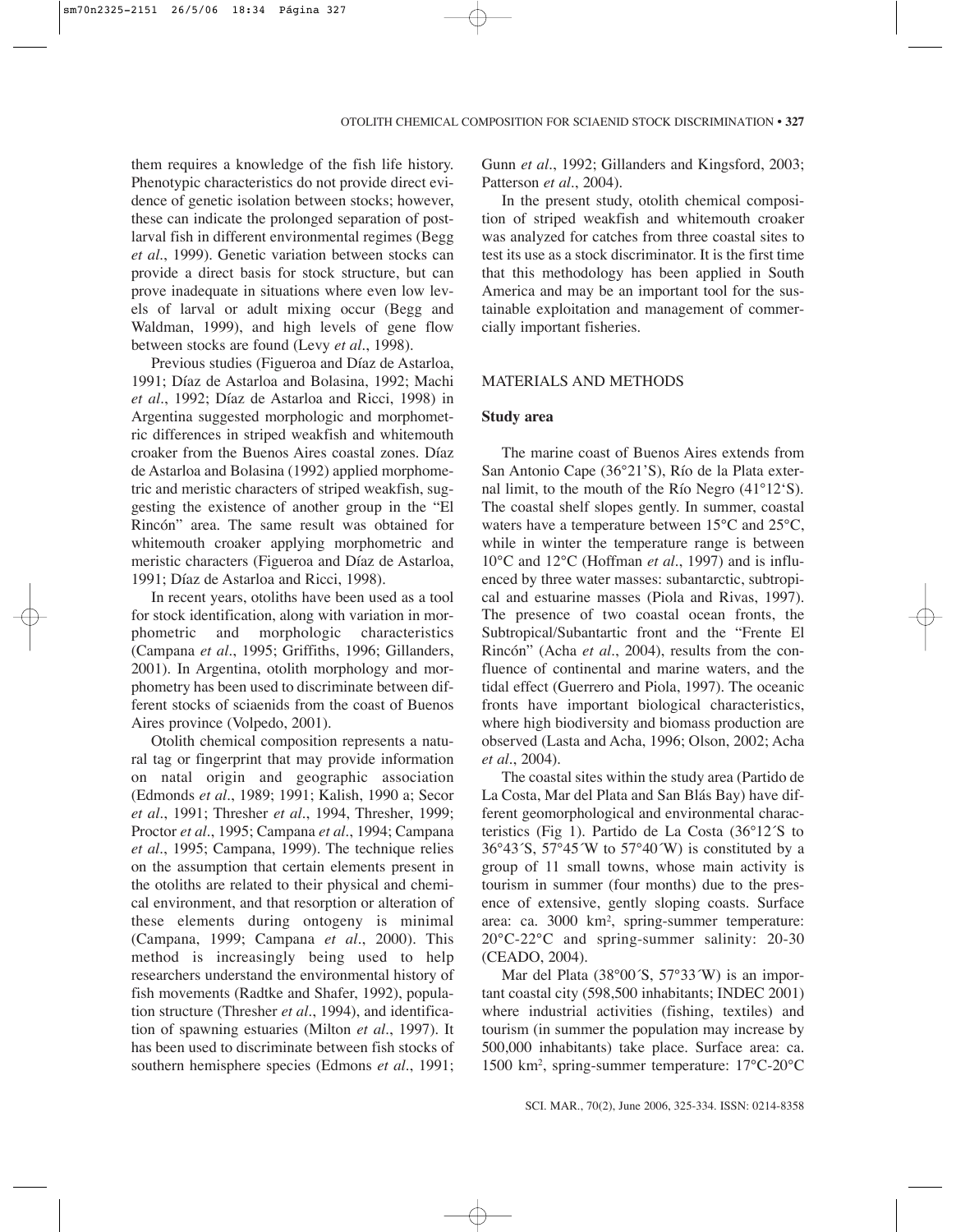and spring-summer salinity: 32.2-33.8 (CEADO, 2004).

San Blás Bay (40°14´S, 62°14´W) is located at Jabalí Island. Tide channels, marshes, sand beaches and dunes are found along the coast. San Blás Bay is perhaps the only place along the Argentine coast not subject to the pressure of commercial overfishing. This unique environment is one of the most important areas for biodiversity conservation in the Buenos Aires province. It is also a breeding and nursery area for many commercial fish such as *Micropogonias furnieri*, *Cynoscion guatucupa*, *Netuma barbus* (Lacépède, 1803) and sharks (*Notorhynchus* sp., *Mustelus smitti* (Springer, 1939), and *Callorhynchus callorhynchus* (Linné, 1758) (Cousseau and Perrotta, 2000). Surface area: ca. 600 km2 , spring-summer temperature: 12°C-17°C and spring-summer salinity: 33.2->34 (CEADO, 2004).

# **Sample Collection**

Striped weakfish and whitemouth croaker were collected from sampling stations along the coast of Buenos Aires province, during spring-summer 2002-2003. Striped weakfish (n=20) were captured in Partido de La Costa and San Blás Bay, and whitemouth croaker (n= 48) were collected in Partido de La Costa, Mar del Plata and San Blás Bay (Fig.1). Sample sites were selected taking into account their importance for commercial fisheries. These samples are representative of fisheries, based on minimum total lengths of 320 mm and 340 mm for striped weakfish and whitemouth croaker respectively.

Fish total length (TL) was measured (mm). Otoliths were removed, cleaned of adhering tissue, weighed (OW) (in g) on an analytical balance (to 0.1 mg), digested in 10 % nitric acid and rinsed in Milli Q water.

Calcium was determined by titration using EDTA (APHA, 1993). Trace elements were analyzed by inductively coupled plasma-optical emission spectrometry (ICP-OES, Perkin Elmer Optima 2000). Typical operational conditions were as follows: power (1400W), nebulizer Ar flow rate  $(0.5 \text{ mL min}^{-1})$ , auxiliary Ar flow rate  $(0.7 \text{ mL min}^{-1})$ , plasma Ar flow rate  $(15 \text{ mL min}^{-1})$  and sample nebulizer flow (1.2 mL min<sup>-1</sup>). The method Multicomponent Spectral Fitting (MSF) was applied to improve the sensibility and the detection limit (Nölte, 1999). Internal standards of Ytrio 371.029  $(1 \text{ mg } L^{-1})$  were used to correct matrix interference in the ICP-OES. The wavelengths used for the determinations were: Cd (226.502 and 228.801), Cu (324.752), Mg (285.210 and 279.075), Mn (257.610), Sr (232.235) and Zn (213.857). The standard reference materials (SRM) MERCK were used for calibration. Verification and analytic methods validation were performed with the SMR Fish Otolith (No. 22) from NIES (National Institute for Environmental Studies). Detection limits, which were calculated from the concentration of analyte yielding a signal equivalent to three times the standard deviation of the blank signal, were 0.3  $\mu$ g/g (Cd); 0.36  $\mu$ g/g (Cu); 0.24  $\mu$ g/g (Mg); 0.02  $\mu$ g/g (Mn); 0.12  $\mu$ g/g (Sr) and 0.24  $\mu$ g/g (Zn) respectively. Blank samples were prepared in the same manner, but no otolith was present. Determinations were performed in triplicate with a relative error of <1.0% for all of them. The Element:Ca ratios (micromoles/mol) were calculated.

# **Statistical analyses**

The mean values of the Element:Ca ratios for each site were compared using analysis of variance (ANOVA) (Sokal and Rholf, 1995) and multiple comparisons test Tuckey's Honestly significant differences (HSD) among sites (Zar, 1999); P< 0.05 was considered statistically significant. Otolith weight (OW) was included as a covariate. Normality and homogeneity of variance assumptions of ANOVA were tested by the Kolmogorov-Smirnov test and the Levene statistic respectively (P< 0.05). The Cd/Ca and Cu/Ca were logarithmic transformed to normalize the variances (Sokal and Rholf, 1995; Zar, 1999). The Element:Ca ratio of each sciaenid species in Partido de La Costa and San Blás Bay were compared using ANOVA. The software used in statistical analysis was Statistica 5.1 (Statsoft®, 1999).

Multi-elemental compositions were analyzed by non-parametric analysis of similarity (ANOSIM) permutations test (Clarke, 1993). Triangular dissimilarity matrices were calculated using Euclidean dissimilarity measures on double square root transformed data. The ANOSIM permutations test was used to assess the significance of differences among estuaries. A global R-value (=test statistic) was obtained based on average dissimilarities within replicate samples and average dissimilarities between different samples. The global R-value was tested by evaluating random rearrangements (permutations) of the data (Clarke, 1993); in this case, the procedure was repeat-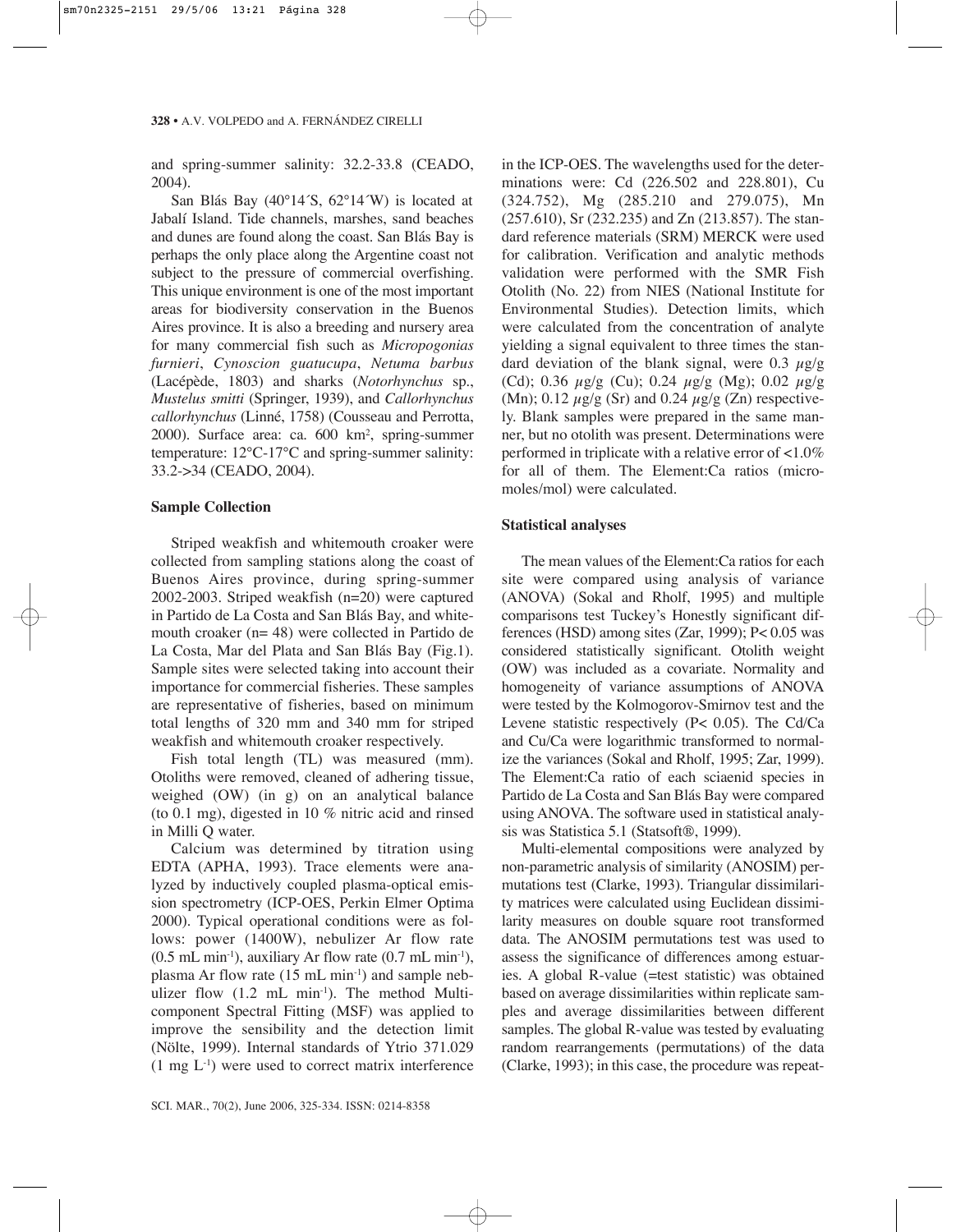| Species               | Coastal Sites      | $\mathbf{n}$ | Partido de La Costa<br>$Mean \pm SD$ Range |                      | n | Mar del Plata<br>$Mean \pm SD$ Range |                      | $\mathbf n$ | San Blás Bay<br>$Mean \pm SD$ Range        |                      |
|-----------------------|--------------------|--------------|--------------------------------------------|----------------------|---|--------------------------------------|----------------------|-------------|--------------------------------------------|----------------------|
| Striped<br>weakfish   | $TL$ (mm)<br>OW(g) | 10           | $435 \pm 19.58$<br>$3.05 \pm 0.92$         | 390-460<br>1.87-4.96 |   |                                      |                      | 10          | $468 + 14.75$<br>$4.80 \pm 1.25$           | 440-490<br>3.22-6.69 |
| Whitemouth<br>croaker | $TL$ (mm)<br>OW(g) |              | $6\quad 504.83 + 50.87$<br>$3.30 \pm 0.71$ | 420-570<br>2.33-4.37 |   | $511 + 99.58$<br>$3.7 + 1.66$        | 400-700<br>2.00-6.62 | 31          | $636.77 + 108.14$ 400-800<br>$6.18 + 2.73$ | 1.53-11.52           |

TABLE 1. – Sampling data for fish collected during the study. n: sample size, TL: mean total length ± standard deviation, OW: otolith weight.

ed 5000 times. Multiple comparisons of individual pairs were also carried out in the same way. All analyses were performed using PRIMER programs (Clarke and Warwich, 1994).

Non-metric multidimensional scaling (nMDS) plots were used as the ordination method. The dissimilarity matrix was calculated using Euclidean distances. The goodness of fit of the data points in the nMDS was measured by the stress coefficient, where stress tends to zero when data are perfectly represented (Clarke, 1993). The final nMDS explains the absence of axis scales and labels in the

figures (Clarke, 1993). Data was pooled by species for comparing coastal sites.

# **RESULTS**

Fish total length and otolith weight of striped weakfish and whitemouth croaker are shown in Table 1. Otolith chemical analysis showed that four elements (Mn, Mg, Sr and Zn) were detectable in otoliths from striped weakfish and six elements (Cd, Cu, Mn, Mg, Sr and Zn) were detectable in otoliths



FIG. 2. – Element/Ca ratios for striped weakfish (-) and whitemouth croaker  $(\blacksquare)$  from sample sites. (Mean  $\pm$  SD).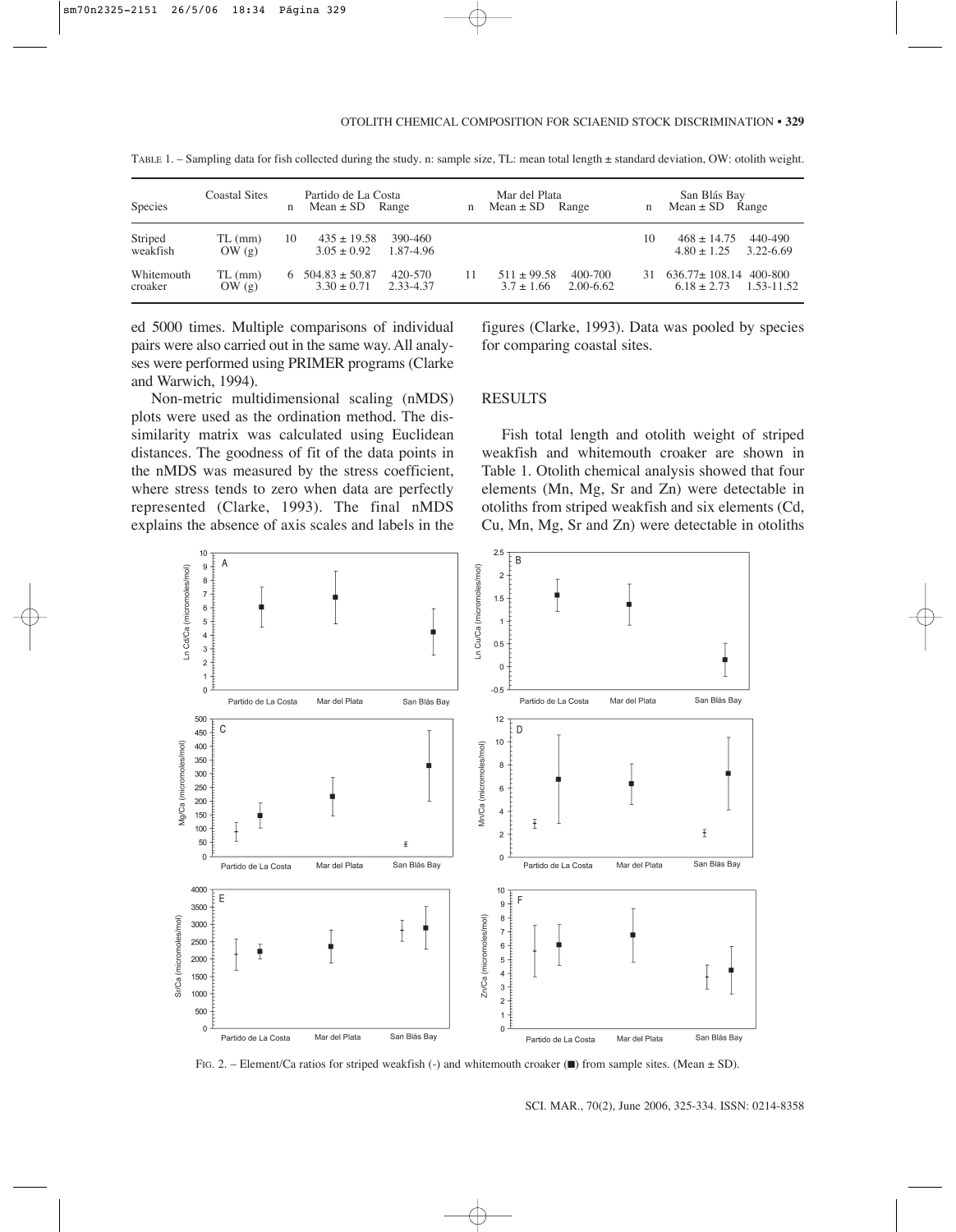|                    | Partido de La Costa |               | Mar del Plata      |               | San Blás Bay       |                 | <b>ANOVA</b>                                                                  |        |
|--------------------|---------------------|---------------|--------------------|---------------|--------------------|-----------------|-------------------------------------------------------------------------------|--------|
|                    | Mean $\pm$ SD       | Range         | Mean $\pm$ SD      | Range         | Mean $\pm$ SD      | Range           | F                                                                             | P      |
| Striped weakfish   |                     |               |                    |               |                    |                 |                                                                               |        |
| Mg/Ca              | $86.87 \pm 33.85$   | 60.63-162.59  |                    |               | $41.57 + 8.23$     | 32.58-57.96     | $F_{(1; 20)} = 5.577$<br>$F_{(1; 19)} = 6.147$<br>$F_{(1; 19)} = 15.994$      | < 0.05 |
| Mn/Ca              | $2.91 \pm 0.41$     | 2.33-3.68     |                    |               | $2.10 \pm 0.31$    | 1.73-2.71       |                                                                               | < 0.05 |
| Sr/Ca              | $2129 + 450$        | 1752-2601     |                    |               | $2812 \pm 300$     | 2457-3316       |                                                                               | < 0.01 |
| Zn/Ca              | $5.88 \pm 1.85$     | 1.87-8.29     |                    |               | $3.71 \pm 0.87$    | 2.33-5.09       | $F_{(1.18)} = 1.009$                                                          | 0.33   |
|                    | Whitemouth croaker  |               |                    |               |                    |                 |                                                                               |        |
| Cd/Ca <sup>1</sup> | $0.22 \pm 0.12$     | $0.10 - 0.39$ | $0.17 \pm 0.08$    | $0.07 - 0.33$ | $0.02 \pm 0.01$    | $0.007 - 0.045$ |                                                                               | < 0.01 |
| Cu/Ca <sup>1</sup> | $5.01 + 1.62$       | 2.77-7.09     | $4.26 \pm 1.92$    | 2.12-7.67     | $1.24 \pm 0.52$    | $0.54 - 3.03$   | $F_{(2; 48)} = 65.606$<br>$F_{(2; 48)} = 38.235$                              | < 0.01 |
| Mg/Ca              | $147.07 \pm 45.2$   | 100.76-213.69 | $216.48 \pm 70.24$ | 138.66-348.09 | $327.9 \pm 128.40$ | 120.09-651.10   | $F_{(2;44)}^{(2;44)} = 7.907$<br>$F_{(2;45)} = 2.256$<br>$F_{(2;48)} = 4.061$ | < 0.01 |
| Mn/Ca              | $6.75 + 3.84$       | 3.93-13.92    | $6.35 \pm 1.77$    | 4.18-9.96     | $7.25 + 3.14$      | 3.47-15.92      |                                                                               | 0.117  |
| Sr/Ca              | $2214 + 211$        | 1982-2464     | $2296 \pm 380$     | 1670 - 2779   | $2878 + 612$       | 2111-3621       |                                                                               | < 0.05 |
| Zn/Ca              | $6.04 + 1.46$       | 4.19-8.23     | $6.74 + 1.94$      | 3.38-10.10    | $4.22 + 1.69$      | 1.93-7.96       | $F_{(2;47)}^{(4)} = 3.223$                                                    | <0.05  |

TABLE 2. – Element:Ca ratios for striped weakfish and whitemouth croaker for each coastal site. SD: standard deviation.

<sup>1</sup> variable logarithmic transformed

from whitemouth croaker. These elements were chosen for the analyses.

Element:Ca ratios for striped weakfish from Partido de La Costa and San Blás Bay and Element:Ca ratio for whitemouth croaker from Partido de La Costa, Mar del Plata and San Blás Bay are presented in Figure 2.

The ANOVA results for striped weakfish showed significant differences in Mg/Ca, Mn/Ca and Sr/Ca ratios between coastal sites, while no significant differences were observed for Zn/Ca (Table 2).

Significant differences among the sampling sites were observed for Cd/Ca, Cu/Ca, Mg/Ca, Sr/Ca and Zn/Ca ratios of whitemouth croaker otoliths, while the Mn/Ca ratio showed no significant differences (Table 2).

The multiple comparison test Tuckey´s Honestly significant differences (HSD) applied to ln Cd/Ca, ln Cu/Ca, Mg/Ca, Sr/Ca and Zn/Ca showed significant differences (P<0.05) in the whitemouth croaker otolith chemical composition between San Blás Bay and the other coastal locations. However, no significant differences were observed in whitemouth croaker otolith chemical composition between Partido de La Costa and Mar del Plata (ln Cd/Ca: P= 0.382; ln Cu/Ca: P= 0.495; Mg/Ca: P= 0.45; Sr/Ca: P= 0.867 and Zn/Ca: P= 0.643).

The multivariate composition of trace elements was analyzed. Significant differences were found between all coastal sites for the chemical composition of striped weakfish otoliths (ANOSIM, global-R=0.636, P<0.001). However, pairwise comparisons of sample sites for ANOSIM suggest that Partido de La Costa samples differ from San Blás Bay. The nMDS plot showed that in striped weakfish, the otolith samples could be grouped in Partido de La





FIG. 3. – nMDS ordinations of multi-element composition for (a) striped weakfish (b) whitemouth croaker collected at coastal sites.(●) Partido de La Costa, (❍) Mar del Plata and (❏) San Blás Bay.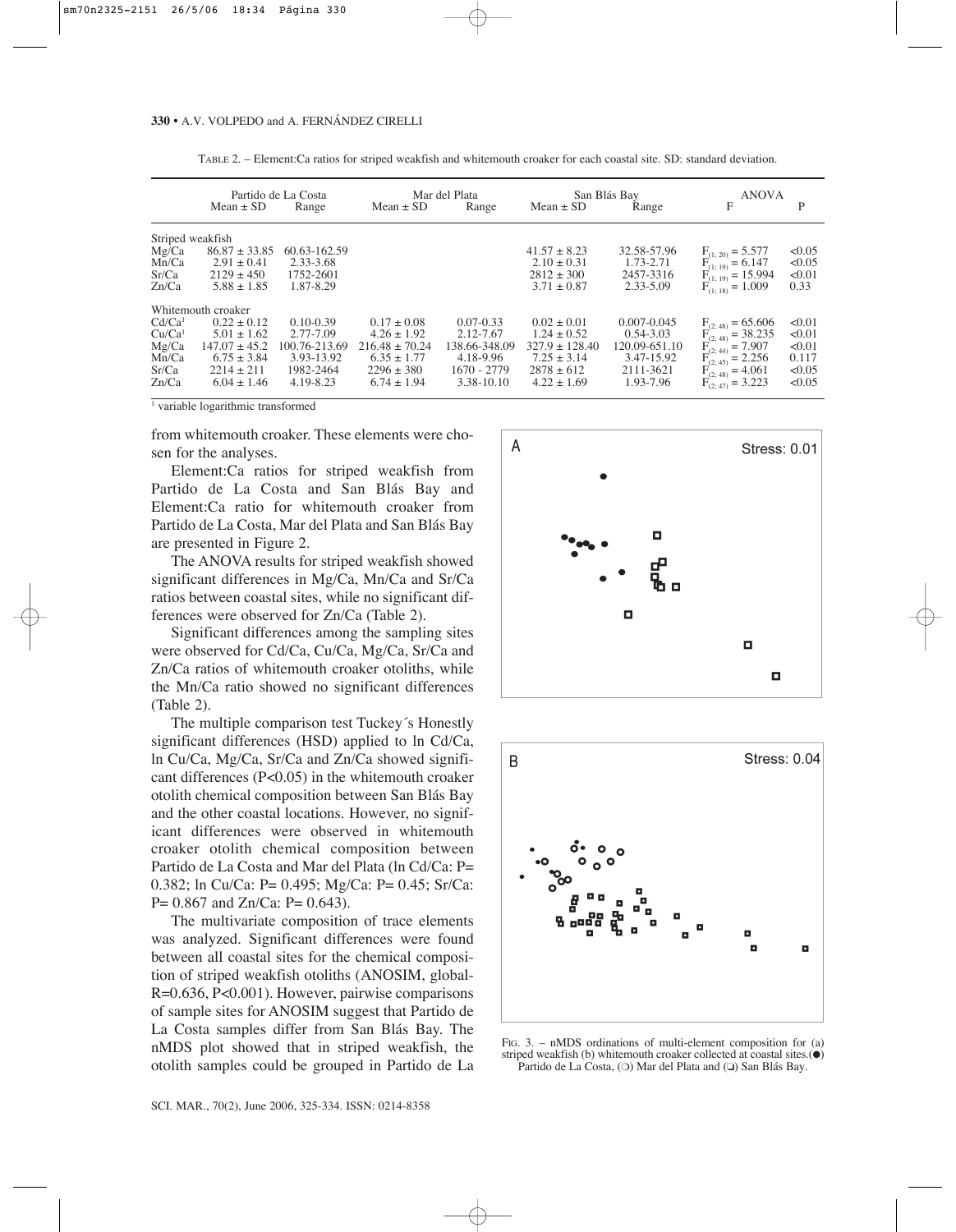| TABLE 3. – Results of ANOVA of Element: Ca ratios for striped  |
|----------------------------------------------------------------|
| weakfish and whitemouth croaker of Partido de La Costa and San |
| Blás Bay.                                                      |

|                                  | Partido de La Costa                                                                                                                                   | San Blás Bay                                                                                                                                                                                                                           |  |
|----------------------------------|-------------------------------------------------------------------------------------------------------------------------------------------------------|----------------------------------------------------------------------------------------------------------------------------------------------------------------------------------------------------------------------------------------|--|
| Mg/Ca<br>Mn/Ca<br>Sr/Ca<br>Zn/Ca | $\begin{array}{ll} F_{(1;16)}=8.217, & P<0.05 \\ F_{(1;15)}=10.134, & P<0.01 \\ F_{(1;13)}=1.551, & P=0.23 \\ F_{(1;12)}=1.721, & P=0.21 \end{array}$ | $\begin{array}{ll} \mathrm{F_{(1;38)}}=53.022,\ \mathrm{P<}0.01\\ \mathrm{F_{(1;40)}}=31.89,\quad \mathrm{P<}0.01\\ \mathrm{F_{(1;37)}}=3.52,\quad \  \mathrm{P=}0.68\\ \mathrm{F_{(1;35)}}=3.40,\quad \  \mathrm{P=}0.07 \end{array}$ |  |

Costa and in San Blás Bay, based on chemical composition (Fig. 3A).

Significant differences were found between all coastal sites for chemical otolith composition of whitemouth croaker (ANOSIM, global-R=0.301, P<0.001). However, pairwise comparisons of sample sites for ANOSIM suggest that Partido de La Costa did not differ from Mar del Plata, whereas both of them differed from San Blás Bay. The nMDS plot showed that in whitemouth croaker the samples could be grouped into two sets based on otolith chemical composition, one related to Partido de La Costa and Mar del Plata, and the other one to San Blás Bay (Fig. 3B).

These results suggest the existence of two different fish stocks for striped weakfish and whitemouth croaker.

The otolith chemical composition of the sciaenid species was different in each coastal site. In Partido de La Costa and San Blás Bay, the sciaenid species presented significant differences in the ratios of Mg/Ca and Mn/Ca, whereas the Sr/Ca and Zn/Ca ratios showed no differences (Table 3, Figs. 2C, F).

# DISCUSSION

The otolith chemical composition of striped weakfish and whitemouth croaker showed significant differences between coastal sites. In other studies, differences in otolith composition among different geographic areas were also found (Campana *et al*., 1995; Gillanders and Kingsford, 2000, 2003). These differences are frequently used to discriminate between fish stocks.

Significant differences in Mg/Ca, Mn/Ca and Sr/Ca ratios in the otoliths of striped weakfish in the coastal province of Buenos Aires suggest the existence of two stocks, one originating in the North (Partido de La Costa) and the other in the South (San Blás Bay).

Significant differences in the ratios of Cd/Ca, Cu/Ca, Mg/Ca, Sr/Ca and Zn/Ca in the otoliths from whitemouth croaker from the 3 sampling stations suggest that the fish may have occupied different environments during their lives. Differences in element concentration among fish from different stations are not due to size differences, because in the ANOVA test otolith weight was the covariate. These facts let us to discriminate between different fish stocks: one originating in the north (Partido de La Costa and Mar del Plata area) and another originating in the south (San Blás Bay). The northern stock is probably constituted not only from fish from Partido de La Costa and Mar del Plata, but also those from Samborombón Bay, based on their geographical proximity and previous reports (Figueroa and Díaz de Astarloa, 1991; Díaz de Astarloa and Bolasina, 1992; Díaz de Astarloa and Ricci, 1998; Volpedo, 2001). On the other hand, the southern stock is probably constituted from fish species from San Blás Bay and those from the "El Rincón" area.

The existence of two separate fish stocks of striped weakfish and whitemouth croaker may be explained by the occurrence of an oceanographic event. Along the South American Atlantic coast other studies of the discrimination of sciaenids stocks have been carried out (Paiva Filho and Cergole, 1988; Isaac, 1988; Vazzoler and Phan, 1989; Vazzoler, 1991). Some of these studies suggest that the differentiation of stocks of these species, may be due to upwelling in Cabo Frio, Brazil (23°S), which could function as an oceanographic barrier, facilitating diversification processes (Paiva Filho and Cergole, 1988; Isaac, 1988). It is possible that in Argentina, the two different fish stocks of striped weakfish and whitemouth croaker may be separated by another oceanographic barrier, the "Frente El Rincón" (39°- 39°30´ S) (Fig. 1).

The "Frente El Rincón" was characterized by Piola and Rivas (1997), Guerrero and Piola, (1997) and Acha *et al*. (2004), as an area whose water mass characteristics (temperature, salinity, density) differ to those of the rest of Buenos Aires province coastal waters. The coastal regime in the "El Rincón" front is characterized by vertical homogeneity due to tidal forcing, and this coastal front is separated from the coast by diluted coastal waters from the Negro and Colorado rivers  $(960 \text{ m}^3\text{s}^{-1})$  total average discharge), and from shelf waters (Acha *et al*., 2004). The salinity gradient increases due to the presence of high saline waters originating in San Matías Gulf. The front encloses an area of 10000 km2, and has weak seasonality (Acha *et al*., 2004).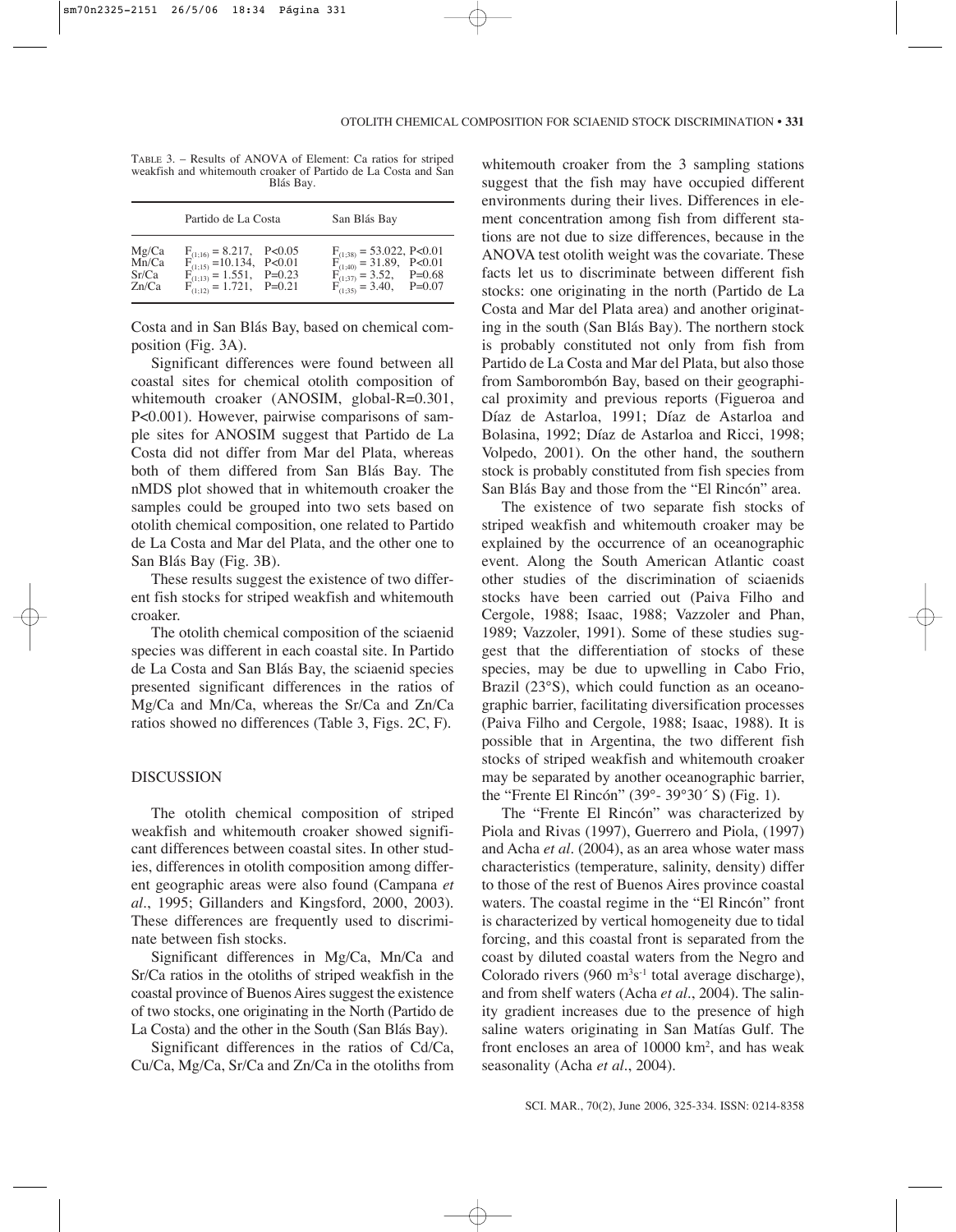The chemical composition of the otolith is the result of the accretion of trace elements during the fish's life cycle. Otolith chemical composition variability depends on different factors associated with physicochemical water characteristics and with the fish itself (ecology, physiology, diet, microhabitat uses and others). Thus otolith chemical composition may vary throughout the different stages in the fish life history, or when environmental changes occur (Gillanders and Kingsford, 2000). Changes in water chemistry may be due to continuous oceanographical events, environmental pressure associated with the El Niño Southern Oscillation (ENSO) or freshwater inputs in coastal zones.

In summary, significant differences in Cd, Cu, Mg and Mn otolith concentrations were observed between striped weakfish and whitemouth croaker. These interspecific variations in otolith chemical composition may be explained by trophic level, use of microhabitats, the species' behaviour, or the depth and the residence time in the coastal area of the two sciaenids species (Kalish, 1990b; Sadovy and Severin, 1992; Fowler *et al*., 1995; Kinsgford and Gillanders, 2000; Sánchez Jerez *et al*., 2002).

Further studies, including expanded sampling along the Buenos Aires coast in order to determine the variability among sites and sampling over a number of years, to determine temporal variability in otolith composition are in progress.

Otolith chemical composition allowed us to identify two different stocks of striped weakfish and whitemouth croaker in the Buenos Aires coastal zone. Commercial exploitation of striped weakfish and whitemouth croaker, which accounts for up to 24% of the total landed catch of coastal commercial species, should be managed differently in the future, where fishery efforts should be regulated in relation to each fish stock.

This technique has not been previously used in Argentina and may constitute a simple, quick and useful tool for studying fish stocks of commercially significant species.

## ACKNOWLEDGEMENTS

We are grateful to the Universidad de Buenos Aires and to the Consejo Nacional de Investigaciones Científicas y Técnicas (CONICET) for financial support.

## **REFERENCES**

- Acha, E.M., H. Miazan, C.A. Lasta and R.A. Guerrero. 1999. Estuarine spawning of the whitemouth croaker *Micropogonias furnieri* (Pisces: Sciaenidae) in the Río de la Plata, Argentina. *Mar. Freshwater. Res*., 50: 57-65.
- Acha, E.M., H. Miazan, C.A. Lasta, R.A. Guerrero, M. Favero and J. Bava. – 2004. Marine fronts at the continental shelves of austral South America. Physical and ecological processes. *J. Mar. Syst*., 44: 83-105.
- APHA. 1993. *Standard methods for the examination of water and wastes*. American Public Health Association. Washington. D.C.
- Begg, G. A., K.D. Friedland and J.B. Pearce. 1999. Stock identification and its role in stock assessment and fisheries management: an overview. *Fish. Res*., 43: 1-8.
- Begg, G.A. and J.R. Waldman. 1999. An holist approach to fish stock identification. *Fish. Res*., 43: 35-44.
- Booke, H.E. 1981. The conundrum of the stock concept-are nature and nurture definable in fisheries science? *Can J. Fish. Aquat. Sci*., 38: 1495-1480.
- Campana, S.E. 1999. Chemistry and composition of fish otolith: pathway, mechanism and applications. *Mar. Ecol. Prog. Ser*., 188: 263-297.
- Campana, S.E., A.J. Fowler and C.M. Jones. 1994. Otolith elemental fingerprinting for sock determination of Atlantic cod (*Gadus morhua*) using laser ablation ICPMS. *Can J. Fish. Aquat. Sci.,* 51: 1942-1950.
- Campana, S.E., J.A. Gagne and J.W. McLoren. 1995. Elemental fingerprinting of fish otolith using ICPMS. *Mar. Ecol. Prog. Ser*., 122: 115-120.
- Campana, S.E., G.A. Chouinard, J.M. Hanson, A Fréche and J. Brattey. – 2000. Otolith elemental fingerprints as biological tracers of fish stocks. *Fish. Res.,* 46: 343-357.
- Cassia, M.C. and C.I. Booman. 1985. Distribución del ictioplancton en el Mar Argentino en los años 1981-1982. *Physis Secc. A*, 43(105): 91-111.
- CEADO (Centro Argentino de Datos Oceanográficos). 2004. Datos físico químicos Atlántico SW. Available online af http://www.hidro.gov.ar
- Clarke, K.R. 1993. Non-parametric multivariate analyses of changes in community structure. *Aust. J. Ecol*., 18: 117-143.
- Clarke, K.R. and R.M. Warwich. 1994. *Change in Marine Communities: an approach to statistical analysis and interpretation*. Plymouth: Natural Environment Research Council.
- Cousseau, M.B. and R.G. Perrotta. 2000. *Peces Marinos de Argentina. Biología, distribución, pesca.* INIDEP. Buenos Aires, Argentina.
- Díaz de Astarloa, J.M. and S.N. Bolasina. 1992. Análisis estadístico de los caracteres morfométricos y merísticos de la pescadilla de red (*Cynoscion striatus*) en el área comprendida entre 34° y 39° 30´S. *Publ. Com. Tec. Mix. Fr. Mar*.,11: 57-62.
- Díaz de Astarloa, J.M. and L. Ricci. 1998. Meristic comparison of the whitemouth croaker, *Micropogonias furnieri* (Demarest, 1823) (Piscis: Sciaenidae) in southwestern Atlantic between 34°30' and 39°30'S. *Rev. Biol. Mar. Oceanogr*., 33 (2): 213-222.
- Edmonds, J.S., M.J. Moran, N. Caputi and M. Morita. 1989. Trace element analysis of fish sagittae as an aid to stock identification: pink snapper (*Chrysophrys auratus*) in Western Australia waters. *Can. J. Fish Aquat. Sci*., 46: 50 -54.
- Edmonds, J.S., N. Caputi and M. Morita. 1991. Stock discriminations by trace elements analysis of otoliths of orange roughy (*Hoplostethus atlanticus*) a deep water marine teleost. *Aust. J. Mar. Freshw. Res.*, 42: 383 - 389.
- Figueroa, D.E. and J.M. Díaz de Astarloa. 1991. Análisis de los caracteres morfométricos y merísticos de la corvina rubia (*Micropogonias furnieri*) entre los 33°S y 40°S (Pisces, Sciaenidae). *Atlântica, Río Grande*, 13: 75-86.
- Fowler, A.J., S.E. Campana, C.M. Jones and S.R. Thorrold. 1995. Experimental assessment of the effect of temperature and salinity on elemental composition of otolith using solution-based ICPMS. *Can. J. Fish. Aquat. Sci.,* 52: 1421-1430.
- Gillanders, B.M. 2001. Trace metals in four structures of fish and their use for estimates of stock structure. *Fish. Bull*., 99: 410-419.
- Gillanders, B.M and M.J. Kingsford. 2000. Elemental fingerprints of otoliths of fish may distinguish estuarine ´nursery´ habitats. *Mar. Ecol. Prog. Ser.,* 201: 273-286.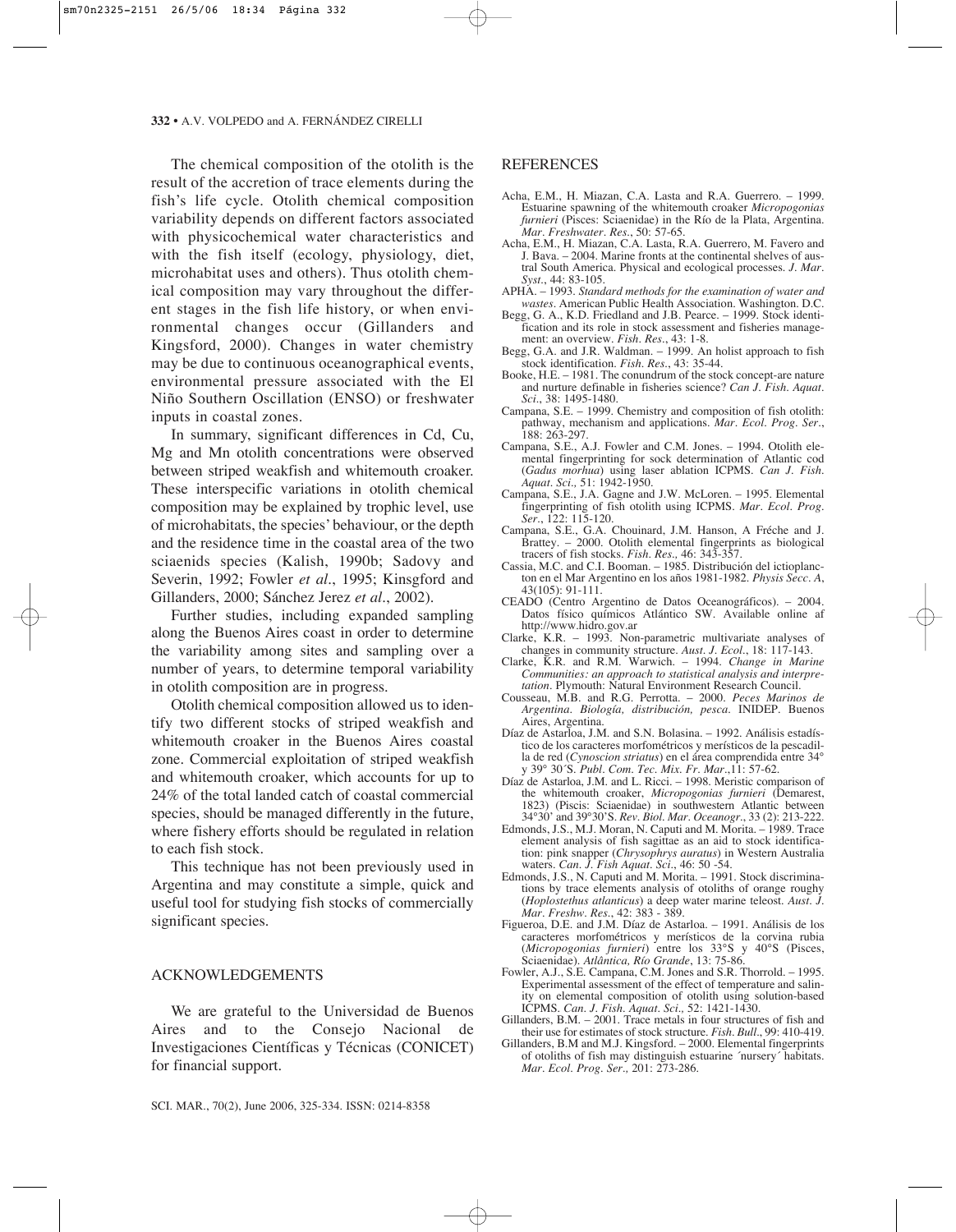- Gillanders, B.M. and M.J. Kingsford. 2003. Spatial variation in elemental composition of otoliths of three species of fish (Family Sparidae). *Estuar. Coast. Shelf Sci.,* 57: 1049-1064.
- Griffiths, M.H. 1996. Age and growth of South African silver cob *Argyrosomus inodorus* (Sciaenidae), with evidence for separate stocks. *S. Afr. J. Mar. Sci.,* 17: 37- 48.
- Guerrero, R.A. and A.R. Piola. 1997. Masas de agua en la plataforma continental. In: E. Boschi (ed). *El Mar Argentino y sus recursos pesqueros: Antecedentes históricos de las exploraciones en el mar y características ambientales* 1, pp. 107- 118. Instituto Nacional de Investigación y Desarrollo Pesquero. Mar del Plata, Buenos Aires, Argentina.
- Gunn, J.S., I.R. Harrowfid, C.H. Proctor and R.E. Threser. 1992. Electron probe microanalysis of fish otoliths-evaluation of techniques for studying age and stock discrimination. *J. Exp. Mar. Biol. Ecol*., 158: 1-36.
- Haimovici, M., S.D. Pereira and P.C. Viera. 1989. La pesca demersal en el sur de Brasil en el periodo 1975-1985. *Publ. Com. Téc. Mix. Fr. Mar*., 5: 151-161.
- Hoffman, J.A.J., M.N. Núñez and M.C. Piccolo. 1997. Características climáticas del océano Atlántico Sudoccidental. In: E. Boschi (ed). *El Mar Argentino y sus recursos pesqueros: Antecedentes históricos de las exploraciones en el mar y características ambientales 1*, pp. 163-193. Instituto Nacional de Investigación y Desarrollo Pesquero. Mar del Plata, Buenos Aires, Argentina.
- INDEC (Instituto Nacional de Encuestas). 2001. *Censo Nacional de Hogares y Viviendas 2001*. (Available online at http//www.indec.gov.ar)
- Isaac,  $\dot{V}$ .J. 1988. Synopsis of biological data on the whitemouth croaker *Micropogonias furnieri* (Demarest, 1823). *FAO Fish. Synop.,* 150: 1-35.
- Jaureguizar, A., J. Bava, C.R. Carozza and C.A. Lasta. 2003. Distribution of whitemouth croaker *Micropogonias furnieri* in relation to environmental factors at the Río de la Plata estuary, South America. *Mar. Ecol. Prog. Ser*., 255: 271-282.
- Jaureguizar, A.J., R.C. Menni, R.Guerrero and C.A. Lasta. 2004. Environmental factors structuring fish communities of the Río de la Plata estuary. *Fish. Res*., 66: 195-211.
- Kalish, J.M. 1990a. Use of otolith microchemistry to distinguish the progeny of sympatric anadromous and non-anadromous salmonids. *Fish. Bull*., 88: 657- 666.
- Kalish, J.M. 1990b. Otolith microchemistry: validation of the effects of physiology, age and environment on otolith composition. *J. exp. Mar. Biol. Ecol*., 132: 151-178.
- Kingsford, M.J. and B.M. Gillanders. 2000. Variation in concentrations of trace elements in otoliths and eye lenses of a temperature reef fish, *Parma microlepis*, as a function of depth, spatial scale and age. *Mar. Biol.*, 137: 403-414.
- Lasta, C.A. and E.M Acha. 1996. Cabo San Antonio: su importancia en el patrón reproductivo de peces marinos*. Publ. Com. Téc. Mix. Fr. Mar*., 16: 39-45.
- Lasta, C., M. Acha, G. Machi, R. Guerrero and H. Miazán. 1998. Identificación de un área de desove multiespecífica en la zona de El Rincón. Propuesta para el establecimiento de una zona de veda. *Inf. Tec. Interno INIDEP, 102*: 1-5.
- Lasta C., C. Carroza, P. Suquele, C. Bremec, E. Errazti, R. Perrotta, C. Bértelo and J. Bocanfusso. – 2000. Característica y dinámica de la explotación de corvina rubia (*Micropogonias furnieri*) durante la zafra invernal. Años 1995 y 1997. *Inf. Tec. Interno INIDEP*, 36: 1-141.
- Levy, J.A., R. Maggioni and M.B. Conceição. 1998. Close genetic similarity among populations of the white croaker (*Microponias furnieri*) in the south and south-eastern Brazilian coast. I. Allozyme studies. *Fish. Res*., 39: 87-94.
- López Cazorla, A. 1996. The food of *Cynoscion striatus* (Cuvier) (Pisces: Sciaenidae) in Bahía Blanca area, Argentina. *Fish. Res*., 26: 371-379.
- López Cazorla, A. 2000. Age structure of the population of weakfish *Cynoscion guatucupa* (Cuvier) in the Bahía Blanca waters, Argentina. *Fish. Res*., 46: 279-286.
- Machi, G.J., A. Aubone and E.H. Christiansen. 1992. Incidencia de patologías en ovarios de corvina rubia (*Micropogonias furnieri*) y su relación con distintas zonas costeras de Uruguay y de la Provincia de Buenos Aires. *Atlántica, Río Grande*, 14: 73-85.
- Machi, G.J., E.M. Acha and M.J. Militelli. 2003. Seasonal egg

production of whitemouth croaker (*Micropogonias furnieri*) in the Río de la Plata estuary, Argentina-Uruguay. *Fish. Bull*., 101: 332-342.

- Menni, R.C. 2004. Peces y ambientes en la Argentina continental. *Monogr. Mus. Argentino Cienc. Nat.,* 5: 1-316.
- Milton, D.A., S.R. Chenery, M.J. Farmer and S.J.M. Blaber. 1997. Identifying the spawning estuaries of the tropical shad, terubok *Tenualosa toli*, using otolith microchemistry*. Mar. Ecol. Prog. Ser*., 153: 283-291.
- Milton, D.A. and S.R. Chenery. 2001. Can otolith chemistry detect the population structure of shad hilsa *Tenualosa ilisha*? Comparison with the results of genetic and morphological studies. *Mar. Ecol. Prog. Ser.,* 222: 239-251.
- Nölte J. 1999. Minimizing spectral interferences UIT an Array ICP Emission Spectrometer using different strategies for signal evaluation. *Atom. Spectrosc.,* 20: 103-107.
- Norbis, W. 1995. Influence of wind, behaviour and characteristic of the croaker (*Micropogonias furnieri*) artisanal fishery in the Río de la Plata (Uruguay). *Fish. Res.,* 22: 43-58.
- Olson, D.B. 2002. *Biophysical dynamics of ocean fronts. Biological –Physical Interactions in the Sea*, pp. 187-218. The Sea, vol. 12. Wiley, New York, USA.
- Paiva Filho, A.M. and M.C. Cergole. 1988. Diferenciação geográfica de *Nebris microps* (Cuvier, 1830), na costa sudeste do Brasil. *Bolm. Inst. Oceanogr. Sao Paulo*, 36 (1/2): 37-45.
- Patterson, M.H., M.J. Kingdford and M.T. McCulloch. 2004. Elemental signatures of *Pomacentrus coelestis* otoliths at multiple spatial scales on the Great Barrier Reef, Australia. *Mar. Ecol. Prog. Ser*., 270: 229-239.
- Piola, A.R. and A.L. Rivas. 1997. Corrientes en la plataforma continental. In: E. Boschi (ed). *El Mar Argentino y sus recursos pesqueros: Antecedentes históricos de las exploraciones en el mar y características ambientales* 1, pp. 119-132. Instituto Nacional de Investigación y Desarrollo Pesquero. Mar del Plata, Buenos Aires, Argentina.
- Proctor, C.H., R.E. Thresher, J.S. Gunn, D.J. Mellis, I.R. Harrowfield and S.H. Sie. – 1995. Stock structure of southern blue fin tuna *Thunnus maccoyi* an investigation based on probe microanalysis of otolith composition. *Mar. Biol*., 122: 511-526.
- Radtke, R.L. and D.J. Shafer. 1992. Environmental sensitivity of fish otolith microchemistry. *Aust. J. Mar. Freshw. Res*., 43: 935-951.
- Ruarte, C. and A Aubone. 2004. La pescadilla de red (*Cynoscion guatucupa*), análisis de su explotación y sugerencias de manejo para el año 2004. *Inf. Tec. Interno INIDEP,* 54: 1-165.
- Sadovy, Y. and K.P. Severin. 1992. Trace elements in biogenic aragonite: correlation of body growth rate and strontium levels in the otoliths of white grunt, *Haemulon plumieri* (Pisces: Haemulidae). *Bull. Mar. Sci*., 50: 237-257.
- SAGPyA (Secretaria de Agricultura, Ganadería, Pesca y Alimentos). – 2004. Estadísticas de Desembarques Pesqueros (Available online at http://www.sagpya.mecon.gov.ar).
- Sánchez Jerez, P., B.N. Gillanders and M.J. Kingsford. 2002. Spatial variability of trace elements in fish otoliths: comparison with dietary items and habitat constituents in seagrass meadows. *J. Fish Biol*., 61: 801-802.
- Sánchez, F., N. Mari, C. Lasta and A. Giangioble. 1991. Alimentación de la corvina rubia (*Micropogonias furnieri*) en la Bahía de Samborombón. *Publ. Com. Téc. Mix. Fr. Mar. Secc.* A, 8: 43-50.
- Secor, D.H., A. Henderson-Arzapalo and P.M. Piccoli. 1991. Can otolith microchemistry chart patterns of migration and habitat utilization in anadromous fishes? *J. Exp. Mar. Biol. Ecol*., 192, 15-33.
- Sokal, R. R. and F. J. Rohlf. 1995. *Biometry.* Third edition. W.H. Freeman and Company, New York.
- Suquele, P. and D. Colautti. 2003. Análisis de los desembarques de la corvina rubia *Micropogonias furnieri*, en los puertos de zona norte: San Clemente, General Lavalle, Río Salado, Atalaya y Ensenada; entre los años 1999 al 2002. *Boletín 1 del Departamento de Explotación Comercial, Dirección de Desarrollo Pesquero, Ministerio de Asuntos Agrarios y Producción,* 1-32.
- Thresher, R.E. 1999. Elemental composition of otoliths as a stock delineator in fishes. *Fish. Res.***,** 43: 165-204.
- Thresher, R.E., C.H. Proctor, J.S. Gunn and I.R. Harrowfield. 1994. An evaluation of electron probe microanalysis of otoliths